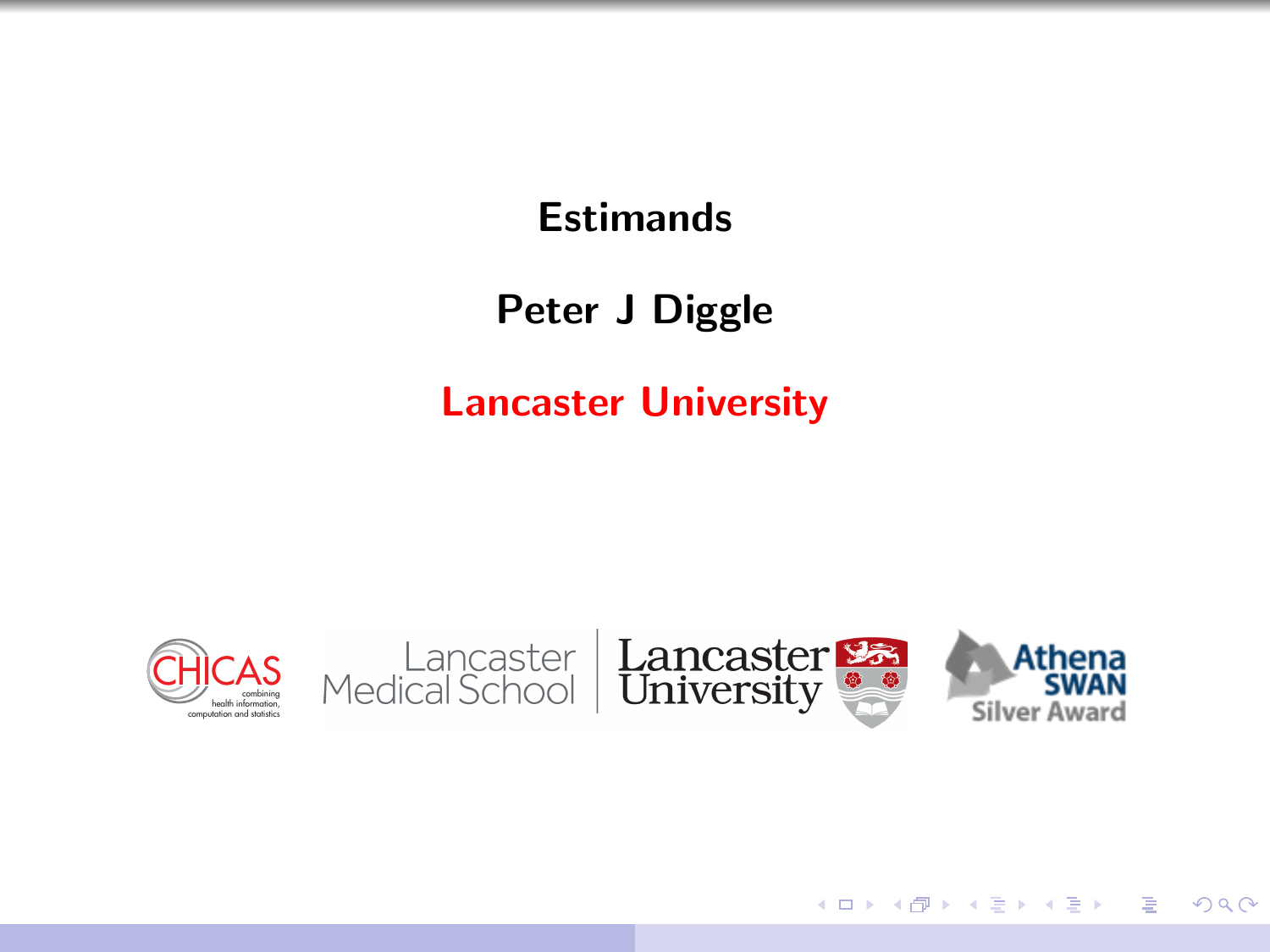**1** a randomised trial of drug treatments for schizophrenia

KO KARA KE KAEK LE YO GO

**2** what's the question?

**3** a model-based answer

 $\bullet$  estimation or prediction?

**<sup>6</sup>** marginal or conditional effects?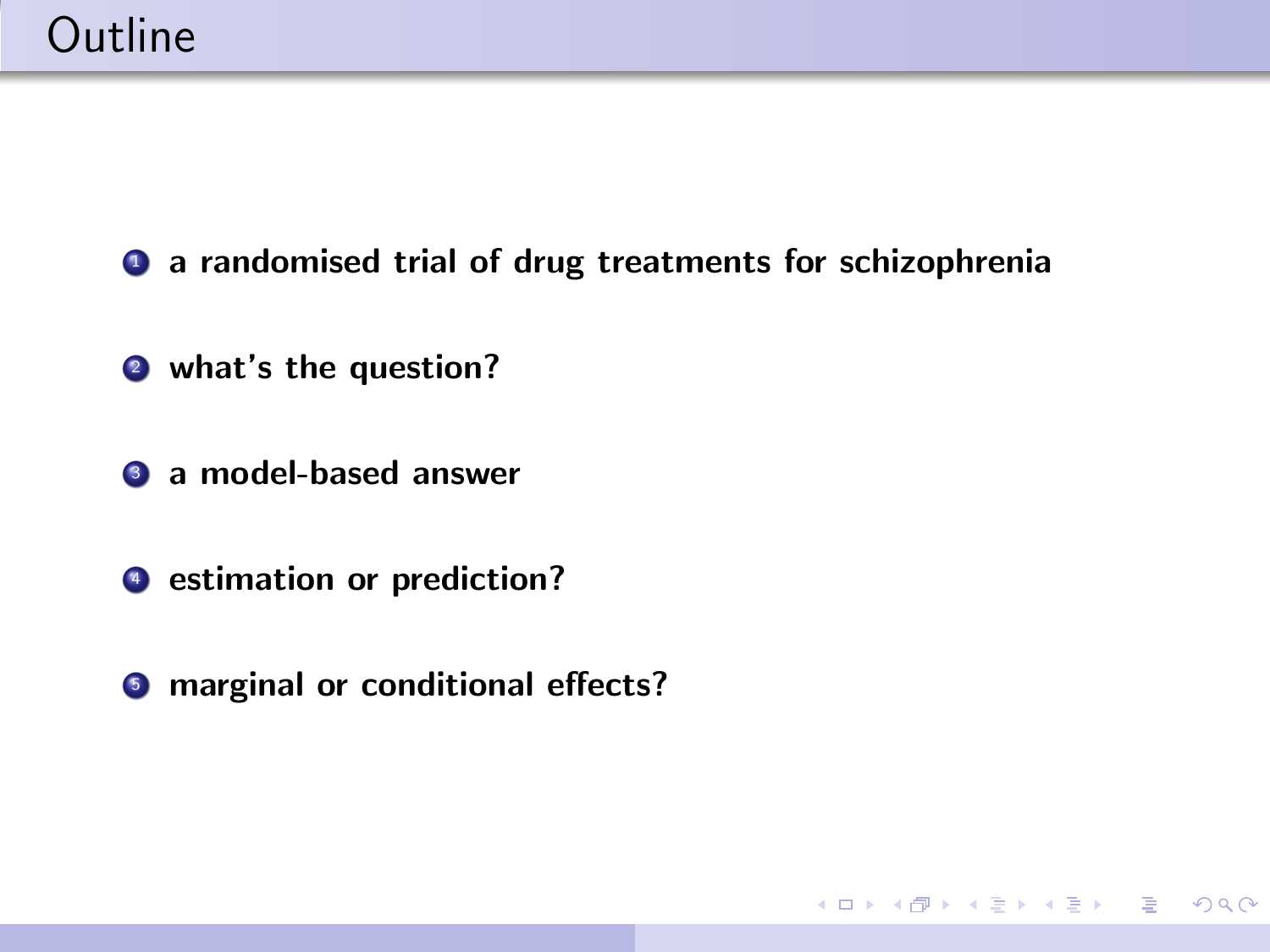

イロメ イ団メ イ君メ イ君メー 重  $-990$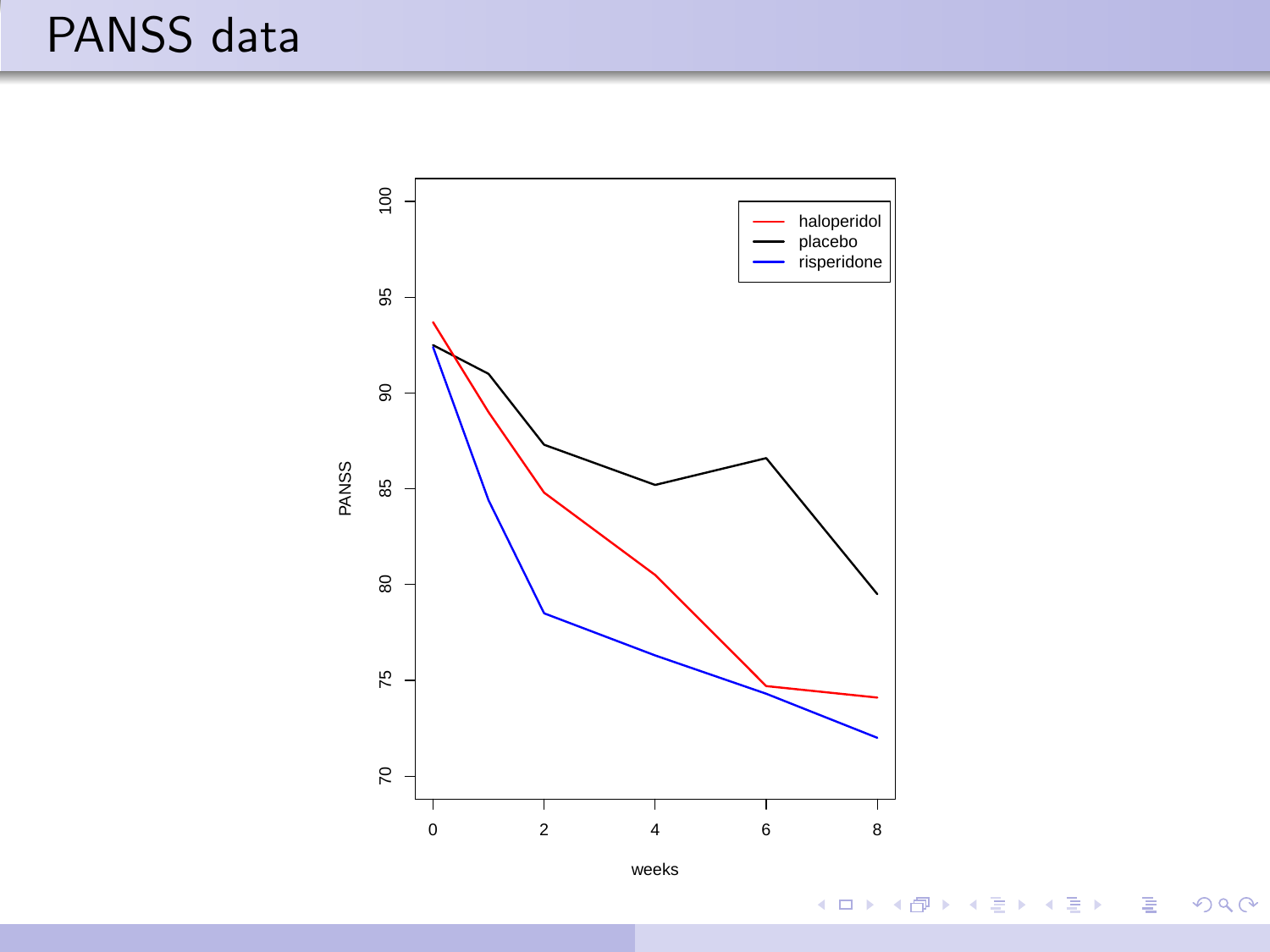- what benefit could a patient expect to receive from either treatment?
- what treatment should we recommend for general use?

K ロ ▶ K @ ▶ K 할 ▶ K 할 ▶ → 할 → 9 Q @

...?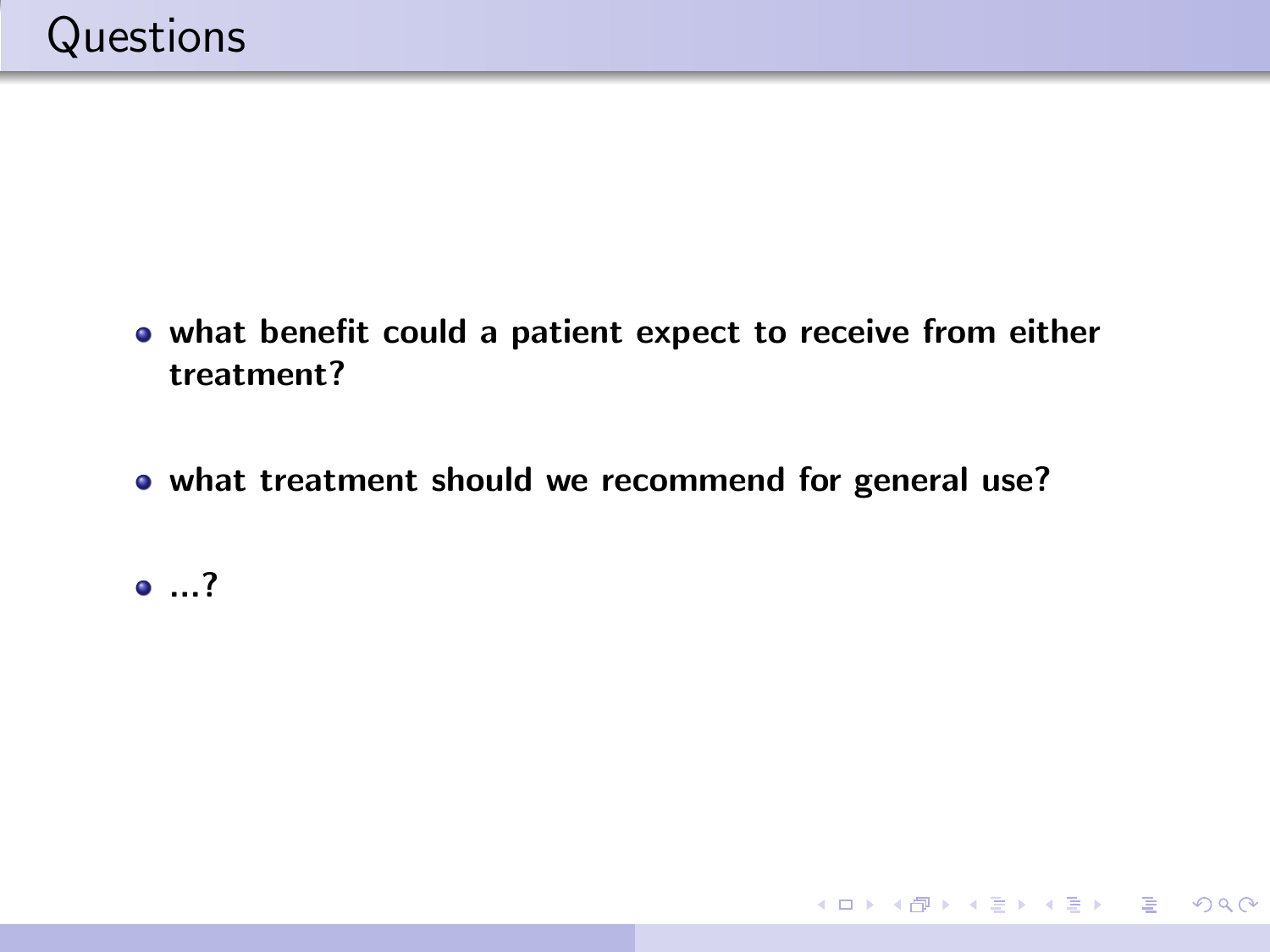Measurement sub-model

$$
Y_{ij} = \{ \alpha_{k(i)} + \beta_{k(i)} t_{ij} + \gamma_{k(i)} t_{ij}^2 \} + S_i(t_{ij}) + Z_{ij}
$$

Dropout sub-model

$$
\log[\mathsf{P}_{ij}/(1-\mathsf{P}_{ij})] = \tau + \phi \mathsf{Y}_{i,j-1}
$$

KO KARA KE KAEK LE YO GO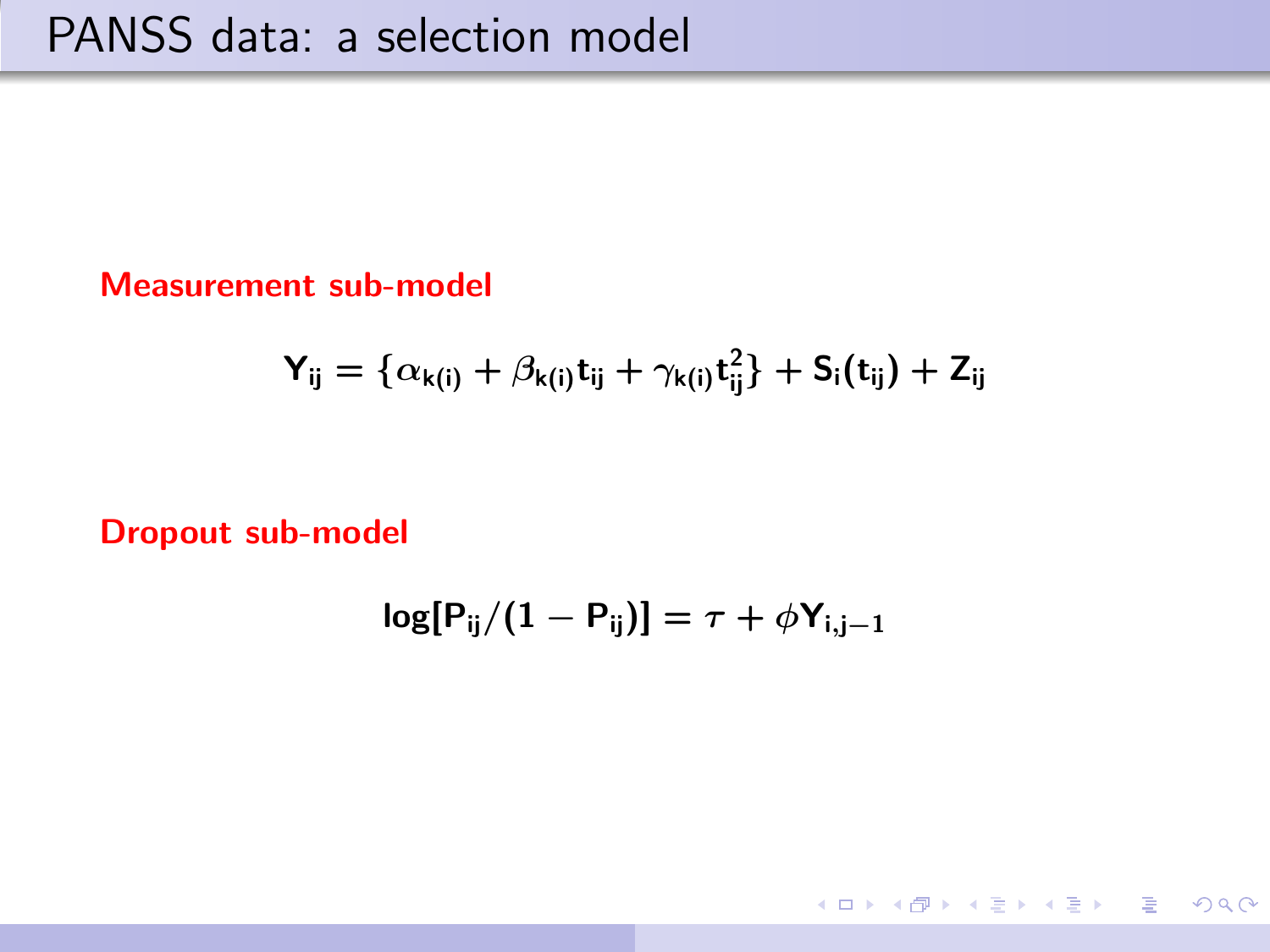What's the difference between treatments 2 and 1 with respect to the change in symptom severity over the 8-week follow-up period?

Estimation An estimand is a function of the model parameters

Example:  $(\beta_2 - \beta_1) \times 8 + (\gamma_2 - \gamma_1) \times 64$ 

#### Prediction

A **predictand** is a function of parameters and unobserved random variables

#### Example:

$$
(\beta_2-\beta_1)\times8+(\gamma_2-\gamma_1)\times64+\{S^{(2)}(8)-S^{(2)}(0)\}-\{S^{(1)}(8)-S^{(1)}(0)\}
$$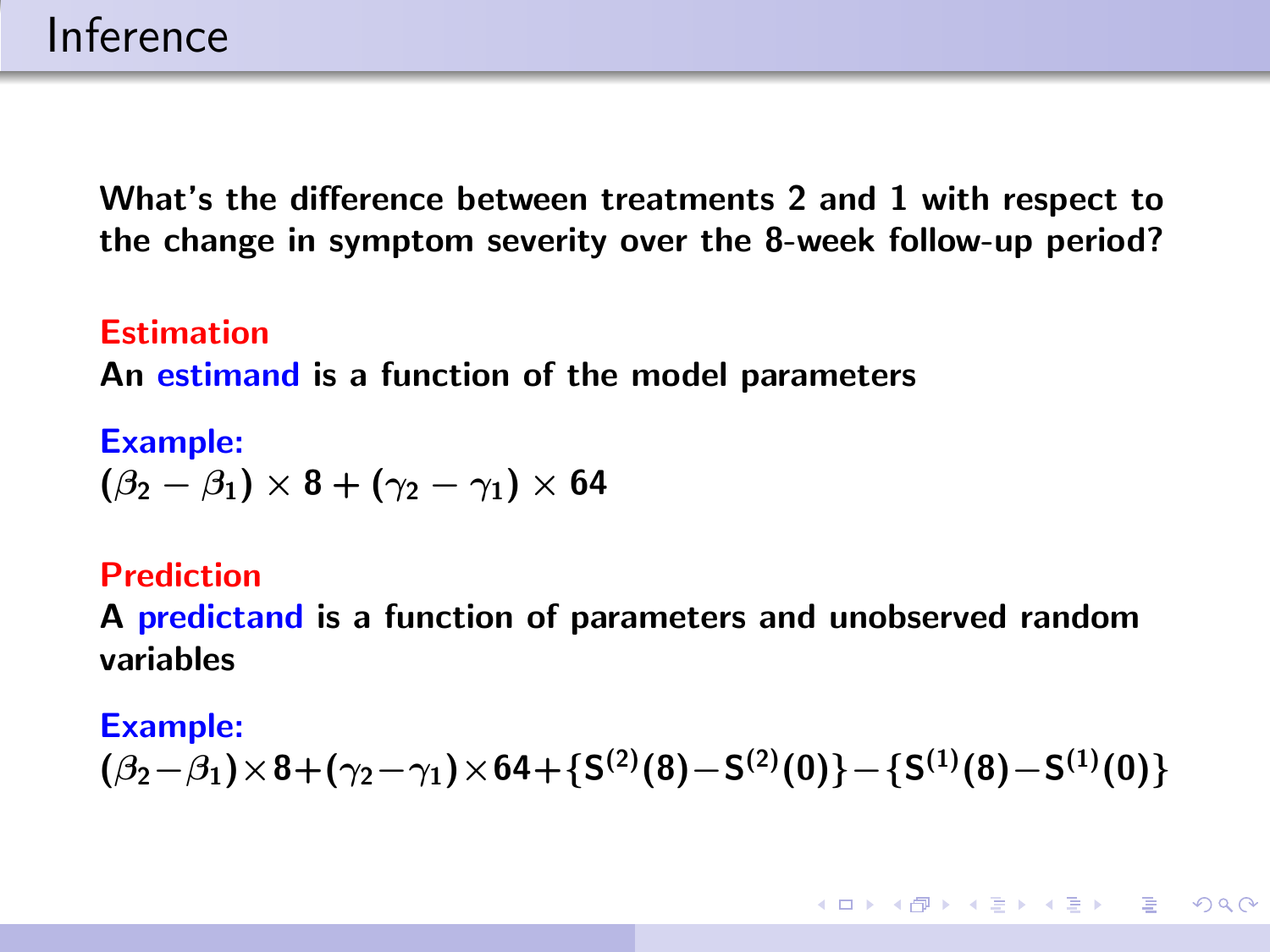# Marginal or conditional effects?

### Logistic regression example



**何 ) ( 三 )** ( 三 )  $299$ ₿  $\Box$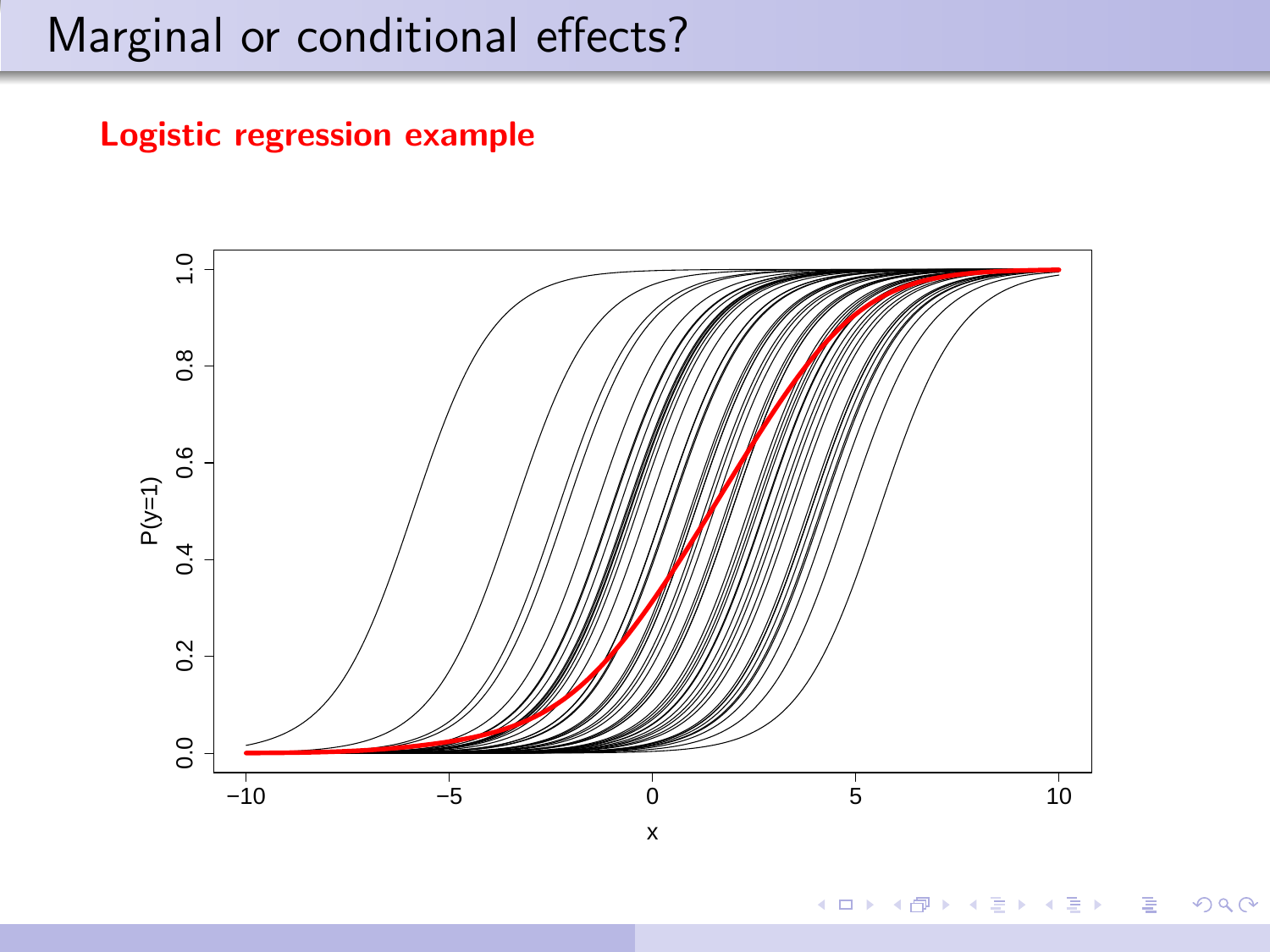# The PANSS data re-visited



weeks

 $2990$ 

重

メロメ メ部メ メミメ メミメ